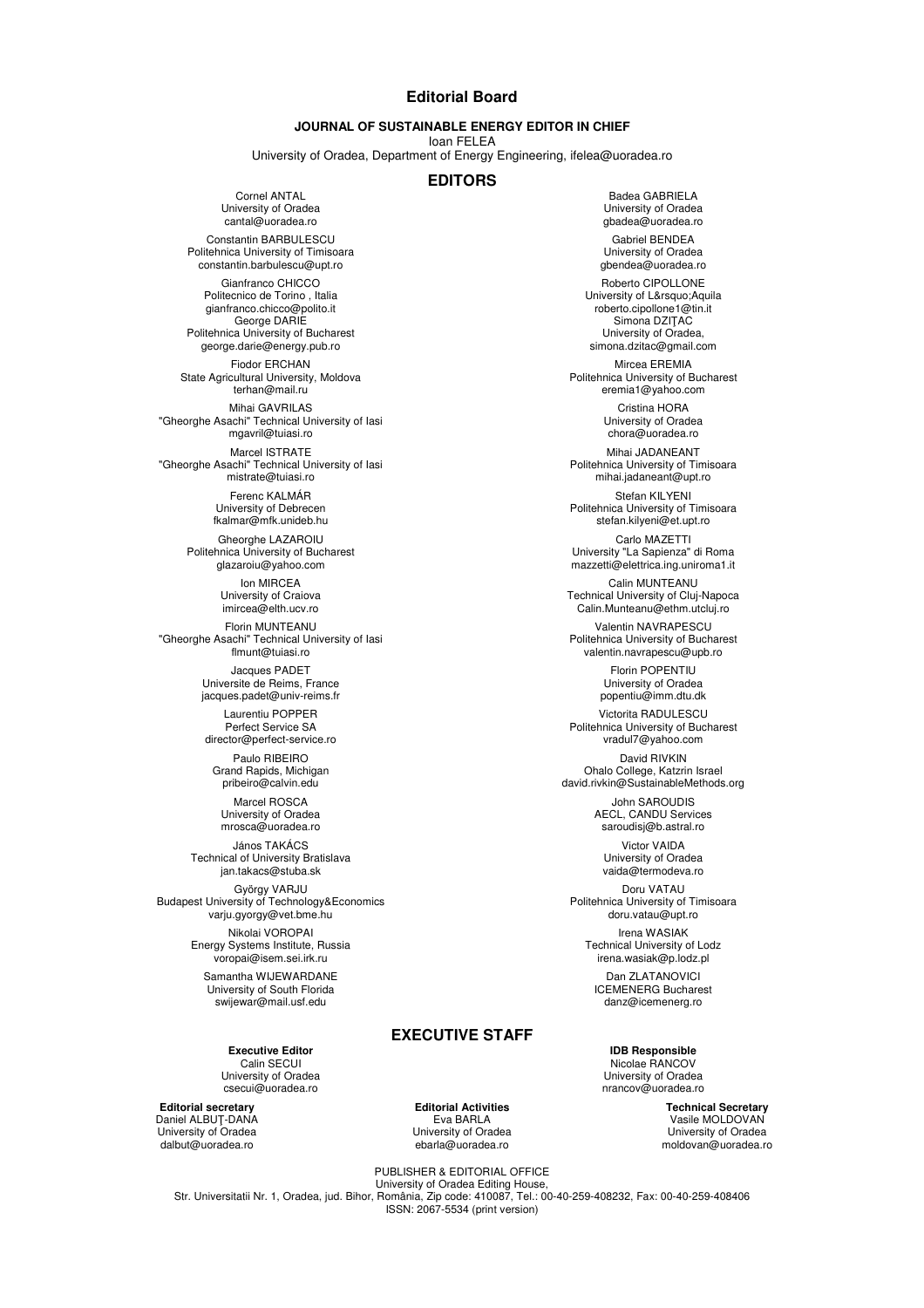The Journal of Sustainable Energy (JSE) had its first appearance under this name in 2010. The history of JSE is the following: is formed in 2010 by transforming of 1993-2009 Analele Universitatii din Oradea. Fascicula de Energetica, 1224-1261. Which superseded in part (1991-1992): Analele Universitatii din Oradea. Fascicula Electrotehnica si Energetica (1221-1311); Which superseded in part (1976-1990): Lucrari Stiintifice - Institutul de Invatamant Superior Oradea. Seria A, Stiinte Tehnice, Matematica, Fizica, Chimie, Geografie (0254-8593);

The Journal of Sustainable Energy (JSE) publishes original contributions in the field of the following topics:

- Energy engineering education
- System reliability and power service quality
- Generation of electric and thermal power
- Energy policy and economics
- Energy development (solar power, renewable energy, waste-to-energy systems)
- Energy systems operation
- Energy efficiency, reducing consumption for conservation of energy
- Energy sustainability as related to energy and power production, distribution and usage
- Waste management and environmental issues
- Energy infrastructure issues (power plant safety, security of infrastructure network)
- Energetic equipments

The articles quality increases with every issue. Apart from its improved technical contents, a special care is given to its structure. The guidelines for preparing and submitting an article were modified and developed in order to meet high quality standards requirements. With every passing issue the peer-review process was developed too, being now a double-blinded peer-review process.

Authors who wish to submit a manuscript to the Journal of Sustainable Energy (JSE) are kindly asked to send their manuscripts as DOC and PDF format to JSEoradea@yahoo.com, according to the formatting instructions. Once the manuscript is submitted, the authors will shortly receive a feedback regarding the status of their submission. As the review process is completed, the author will be informed about the reviewers' comments and the changes the paper should suffer in order to satisfy the journal quality requirements.

Journal of Sustainable Energy JSE is covered/indexed/abstracted in:

- DOAJ Directory of Open Access Journals
- EBSCO Publishing EBSCOhost Online Research Databases
- Google Scholar
- Index Copernicus
- Engineering Village (Pending)

The JSE may be purchased based on annual subscription (4 issues) at the following prices: paper – 50  $\epsilon$ , electronic  $-20 \in$ , or individually (each number) at the following prices: paper - 20 €, electronic – 8 €. To purchase the complete "control" standard (www.energy-cie.ro) and submitted electronically or by fax. In order to generate the invoice (www.energy-cie.ro) is transmitted to the applicant. After payment of the amount stated in the bill the applicant receives and invoice numbers ordered JSE.

Publishing House name/address: University of Oradea Editing House Universitatea din Oradea, Universitatii Str., No. 1, 410087, Oradea, Bihor, Romania

- ISSN: 2067-5534 (print)
- Tel.:  $00-40-259-408232$
- Fax: 00-40-259-408406
- Place of publishing: Oradea, Romania
- Year of the foundation of publication in domain of power engineering: 1976
- Releasing frequency: 4 / year
- Language: English